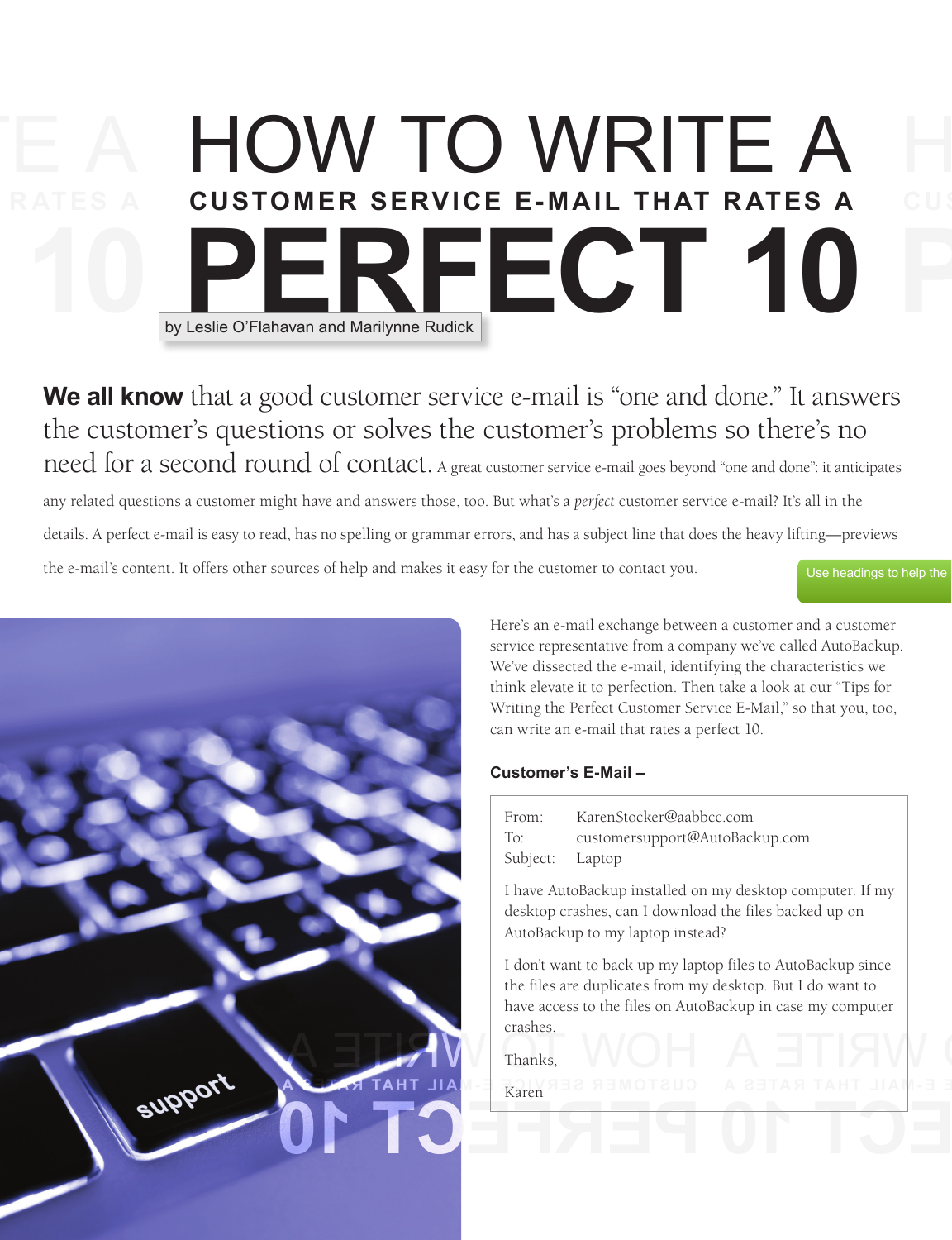

Use a helpful subject line.

Use a helpful subject line.



customer scan.